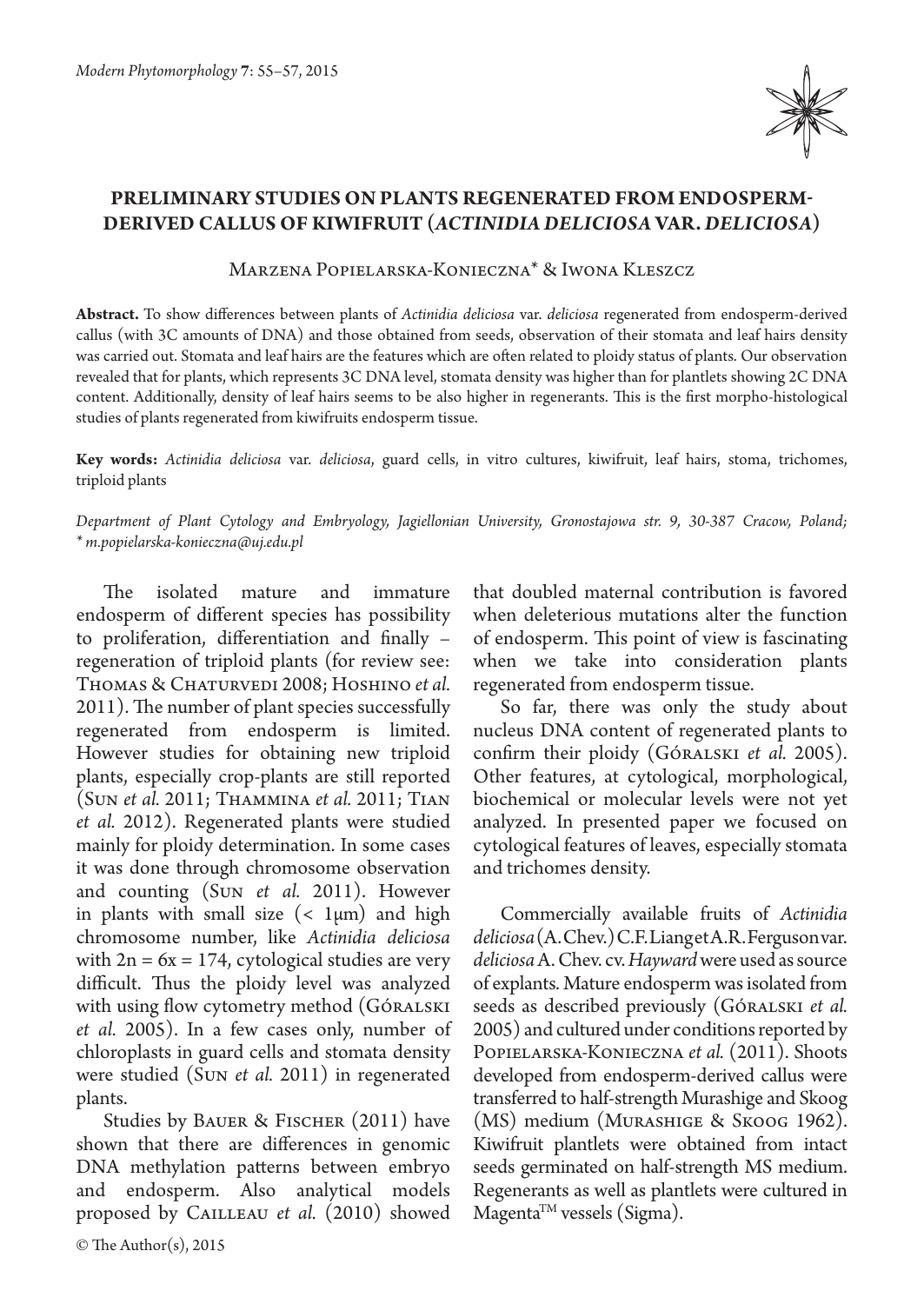For observations in scanning electron microscopy (SEM) leaves of five selected regenerants (containing 3C amount of DNA; nuclear DNA content established by flow cytometry in the other paper, unpublished) and five plantlets (with 2C of DNA) were prefixed in 5% glutaraldehyde (0.1 m phosphate buffer, pH 7.2) for 24 h at room temperature. After dehydration through a graded ethanol series, the samples were dried, sputter-coated with gold and observed with scanning electron microscope as described previously (Popielarska-Konieczna *et al.* 2011). Abaxial parts of leaves were observed and numbers of stomata were determined in 500  $\mu$ m<sup>2</sup> areas.

Differences in stomata and leaf hairs density in *A. deliciosa* var. *deliciosa* cv. *Hayward* between regenerated plants received from endospermderived callus and plants obtained from seeds were observed. Range number of stomata for plantlets was 7-9 per 500 µm2 (Fig. 1 a). However, 12-15 stomata per 500 µm2 were revealed in regenerants (Fig. 1 b). Number and length of leaf hairs in regenerants were much greater but thinner than in plants from seeds (Fig. 1 c, d). Results correspond to the DNA content and are related to the origin of plants: these from endosperm-derived callus represent 3C DNA level (Fig. 1 b, d) and plants from seedling show 2C DNA content (Fig. 1 a, c).

Features mentioned above are often connected with the ploidy level of plants (Downs & Black 1999; Meng *et al.* 2014). Results of our observations confirm this view. Not only stomata density but also size of stomata could be an effective parameter for analysis of ploidy levels (Przywara *et al.* 1988; Vandenhout *et al.* 1995; Marinho *et al.* 2014). Downs & Black (1999) and Meng *et al.* (2014) suggested that plants with lower ploidy level had smaller but greater number of trichomes. This conclusion disagrees with results of our trichomes observation (Fig. 1 c, d). Because of preliminary character of these studies more details concerning size of guard cells, ratios of guard cells length to width, histological sections of leaves surface with stomata as well as measurements of trichomes and the higher number of analyzed plants are needed. Investigations of other features of regenerated plants (e.g. sex determination of plants) are in progress.

## **Acknowledgments**

The present work is financially supported by grant no. 2012/07/B/NZ9/01325 from The National Science Centre (Poland). SEM images were made in the Laboratory of Scanning Electron Microscopy for Biological and Geological Sciences, Institute of Zoology, Jagiellonian University. Some of the equipment for this laboratory was provided by the Foundation for Polish Science, Program Subin 94.

## **References**

- **Bauer M.J., Fischer R.L. 2011.** Genome demethylation and imprinting in endosperm. *Curr. Opin. Plant Biol.*  **14**: 162–167.
- **Cailleau A., Cheptou P.O., Lenormand T. 2010.**  Ploidy and the evolution of endosperm of flowering plants. *Genetics* **184**: 439–453.
- **Downs J.L., Black R.A. 1999.** Leaf surface characteristics and gas exchange in *Artemisia tridentata* subspecies wyomingensis and tridentate. *USDA Forest Serv. P. RMRS* **11**: 108–112.
- **Góralski G., Popielarska M., Ślesak H., Siwińska D., Batycka M. 2005.** Organogenesis in endosperm of *Actinidia deliciosa* cv. *Hayward* cultured *in vitro*. *Acta Biol. Cracov. Ser. Bot.* **47**: 121–128.
- **Hoshino Y., Miyashita T., Thomas T.D. 2011.** *In vitro* culture of endosperm and its application in plant breeding: Approaches to polyploidy breeding. *Sci. Hort.* **130**: 1–8.
- **Marinho R.C., Mendes-Rodrigues C., Bonetti A.M., Oliveira P.E. 2014.** Pollen and stomata morphometrics and polyploidy in *Eriotheca* (Malvaceae-Bombacoideae). *Plant Biol.* **16**: 508–511.
- **Meng F., Peng M., Pang H., Huang F. 2014.**  Comparison of photosynthesis and leaf ultrastructure on two black locust (*Robinia pseudoacacia* L.). Biochem. *Syst. Ecol.* **55**: 170–175.
- **Murashige T., Skoog F. 1962.** A revised medium for rapid growth and bioassay with tobacco tissue cultures. *Physiol. Plantarum* **15**: 473–497.
- **Popielarska-Konieczna M., Kozieradzka-Kiszkurno M., Bohdanowicz J. 2011.** Cutin plays a role in differentiation of endosperm-derived callus of kiwifruit. *Plant Cell Rep.* **30**: 2143–2152.